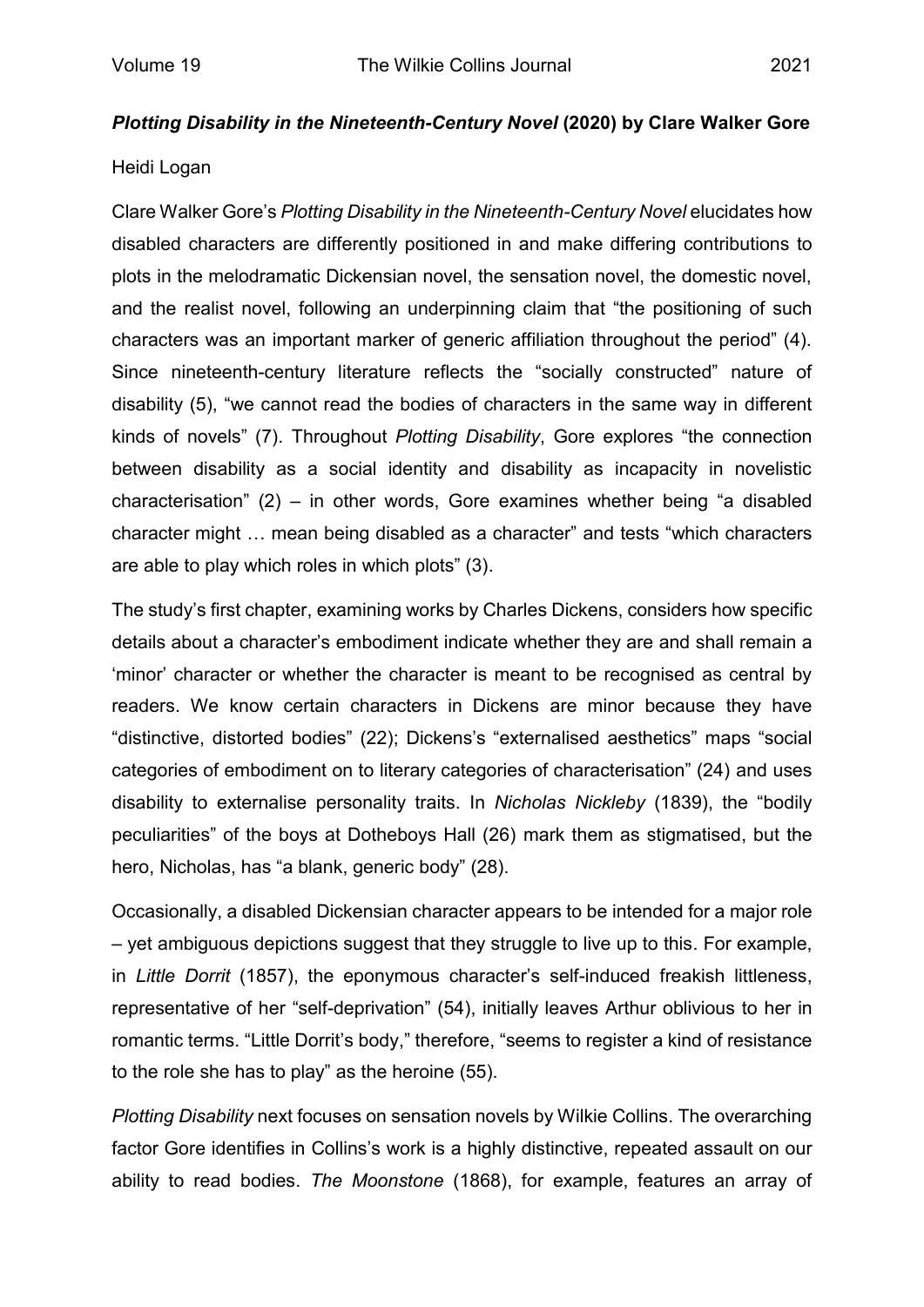characters with unreliable bodies, making "the body itself … an unreliable sign" (75). Such dedication to unreliability means that "character becomes plot," with unstable bodies driving an unstable plot (76). The unpredictable Collins often reverses "the reader's preconceptions about a disabled character's relationship to plot" (15).

Another chapter focusing on the domestic novel, represented by Dinah Mulock Craik and Charlotte Yonge, focuses on what disabled characters contribute (or cannot contribute) to the marriage plot. Gore argues that Craik and Yonge reconfigure traditional associations between the domestic and the feminine so that disability becomes "a way to positively represent feminine qualities" and to provide alternatives for female characters other than marriage (16). These novels are the least canonical of those examined: it may well be that domestic fiction's frequent engagement with disability is "part of why it was denigrated" (14).

The highly engaging, impressive chapter on "Physical Frailty and Moral Inheritance in George Eliot and Henry James" provides a fascinating outline of the developing use of the 'redemptive disability plot' in a number of famous 'realist' texts. When disabled characters are shut out of marriage plots, they may instead insert themselves into plots of financial or moral 'inheritance'. In *The Mill on the Floss* (1860), although Philip is disabled, *he* does not prompt moral development in the able-bodied Maggie. Instead, through her love and self-sacrifice, Maggie induces a moral epiphany in Philip, helping him regain a wish to live. The redemptive disability plot also has ostensible success in *Daniel Deronda* (1876): the consumptive Mordecai is given almost unlimited power as a 'saintly invalid' and finds a 'second self' in Daniel, appropriating Daniel's life in service of his own religious goals (194). Mordecai may be read as giving the novel a plot (187). Yet the character Leonora provides a more troubling reading of such developments, suggesting that Mordecai stops Daniel from living his own life (197-8).

The 'redemptive disability plot' goes truly awry in the two Henry James novels considered. In *The Portrait of a Lady* (1881), the consumptive Ralph Touchett, a mere 'spectator' of life, leaves an inheritance to his cousin Isabel Archer. Ralph tells others that the aim of his bequest is to allow Isabel to live as she wishes. However, his less admirable motivations for giving money to Isabel include simply amusing himself and living vicariously through her: his decision is to Isabel's detriment as she becomes the target of fortune-seekers.